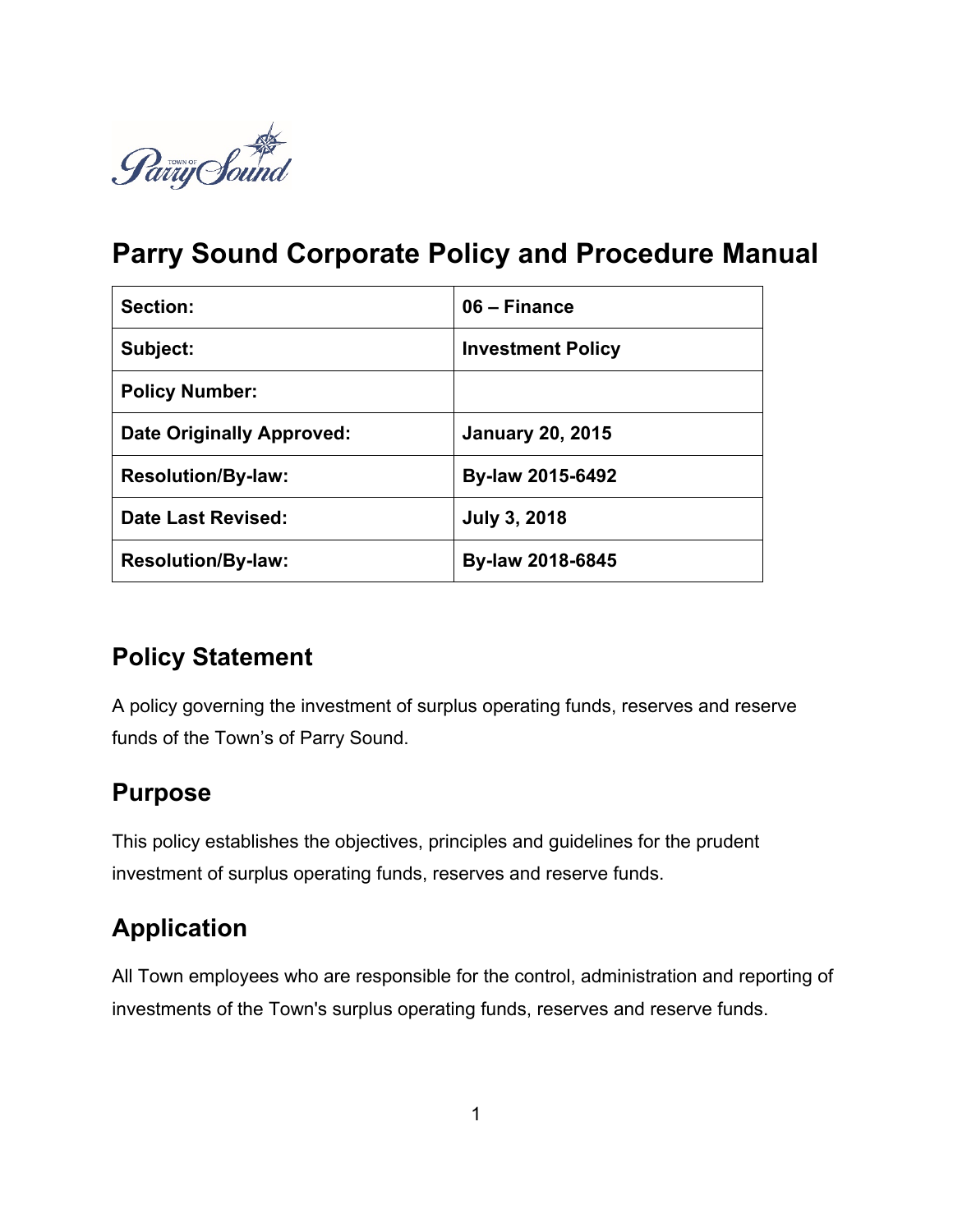## **Objectives**

The primary objectives of the investment program, in priority order, shall be:

- a) Adherence to statutory requirements
- b) Preservation and security of capital
- c) Maintenance of liquidity
- d) Realizing a competitive rate of return

### **a) Adherence to statutory requirements**

All investment activities shall be governed by the *Municipal Act, 2001 s.418 to s.420* as amended. Investments, unless limited further by Council, will be those deemed eligible under *O.Reg 438/97 (Part I: Eligible Investments and Forward Rate Agreements)*, or as authorized by subsequent provincial regulations.

### **b) Preservation of Capital**

Safety of principal is an important objective of the investment program. Investments shall be undertaken in a manner that seeks to ensure the preservation of capital in the overall portfolio. Staff shall mitigate credit and interest rate risk through the following:

#### *Credit Risk:*

- Limiting investments to safer types of securities
- Diversifying the investment portfolio so that potential losses on individual securities will be minimized
- Setting dollar limits on the size of portfolio investment in asset sectors (fixed income and equities) and in individual credit names

#### *Interest Rate Risk:*

 Structuring the investment portfolio so that securities mature to meet ongoing cash flow requirements, thereby reducing the need to sell securities on the open market prior to maturity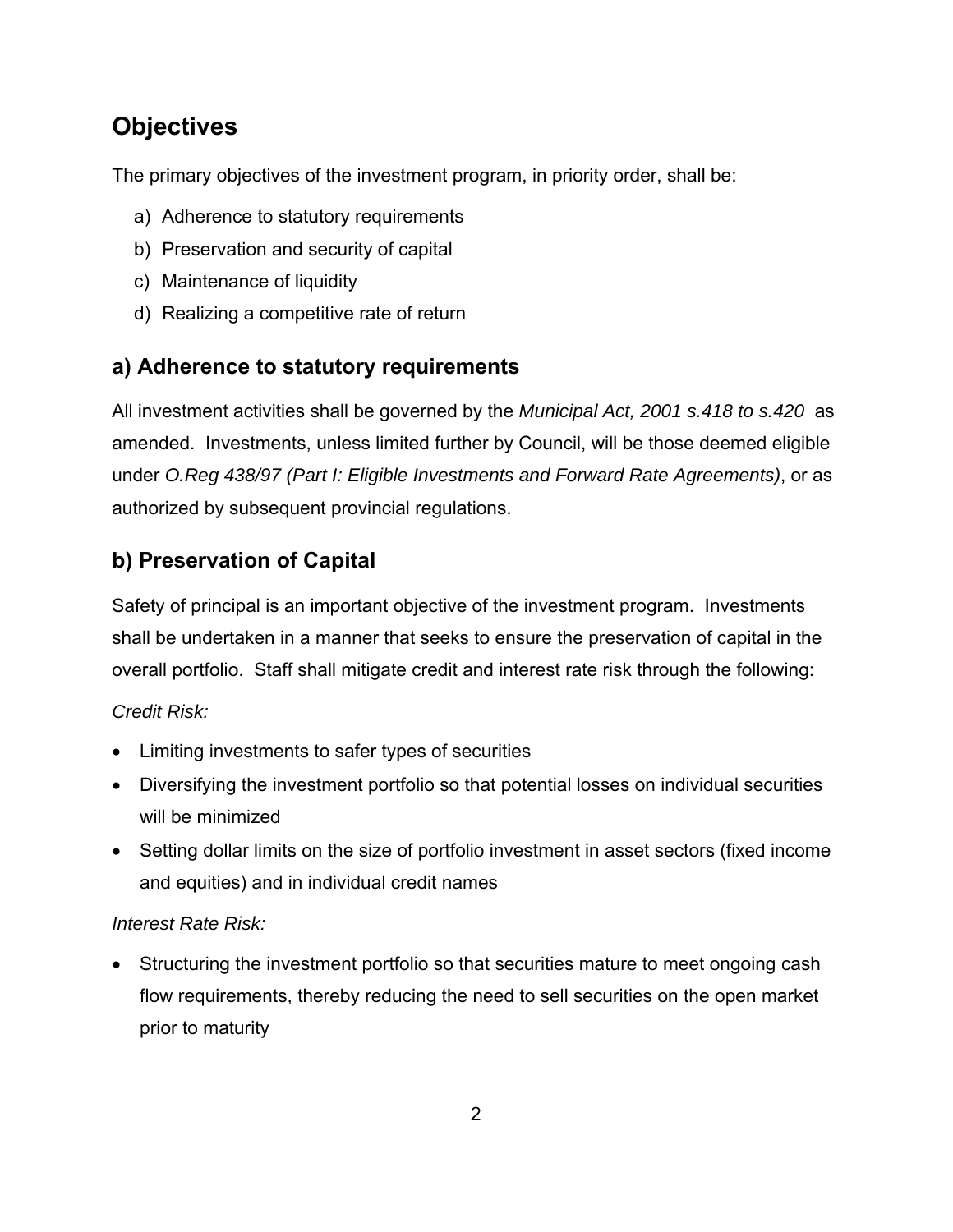- Investing operating funds primarily in shorter-term securities or approved investment pools
- Diversifying longer-term holdings to match term exposures to requirements of underlying reserve funds and to mitigate effects of interest rate volatility

### **c) Maintaining Liquidity**

The investment portfolio shall remain sufficiently liquid to meet all operating or cash flow requirements and limit temporary borrowing requirements. This shall be done where possible by structuring the portfolio such that securities mature concurrent with anticipated cash demands.

Since not all cash demands can be anticipated, the Portfolio shall consist largely of securities with active secondary or resale markets to ensure liquidity. A portion of the portfolio may be placed in local government investment pools which offer liquidity for short-term funds.

### **d) Competitive Rate of Return**

Without compromising other objectives of this policy, the Town shall maximize the rate of return earned on its investment portfolio by implementing a dynamic strategy as part of the investment program.

Diversification, as well as ensuring safety of principal by limiting exposure to credit, sector or term risk, provides opportunities to enhance the investment return on the Town's portfolio by means of prudent and timely adjustments to asset mix.

### **Standard of Care**

### **a) Prudence**

Investments shall be made in accordance with the policy, under the prevailing circumstances, which persons of prudence, discretion and intelligence exercise in the management of their own affairs, considering the probable safety of the principal as well as income to be derived.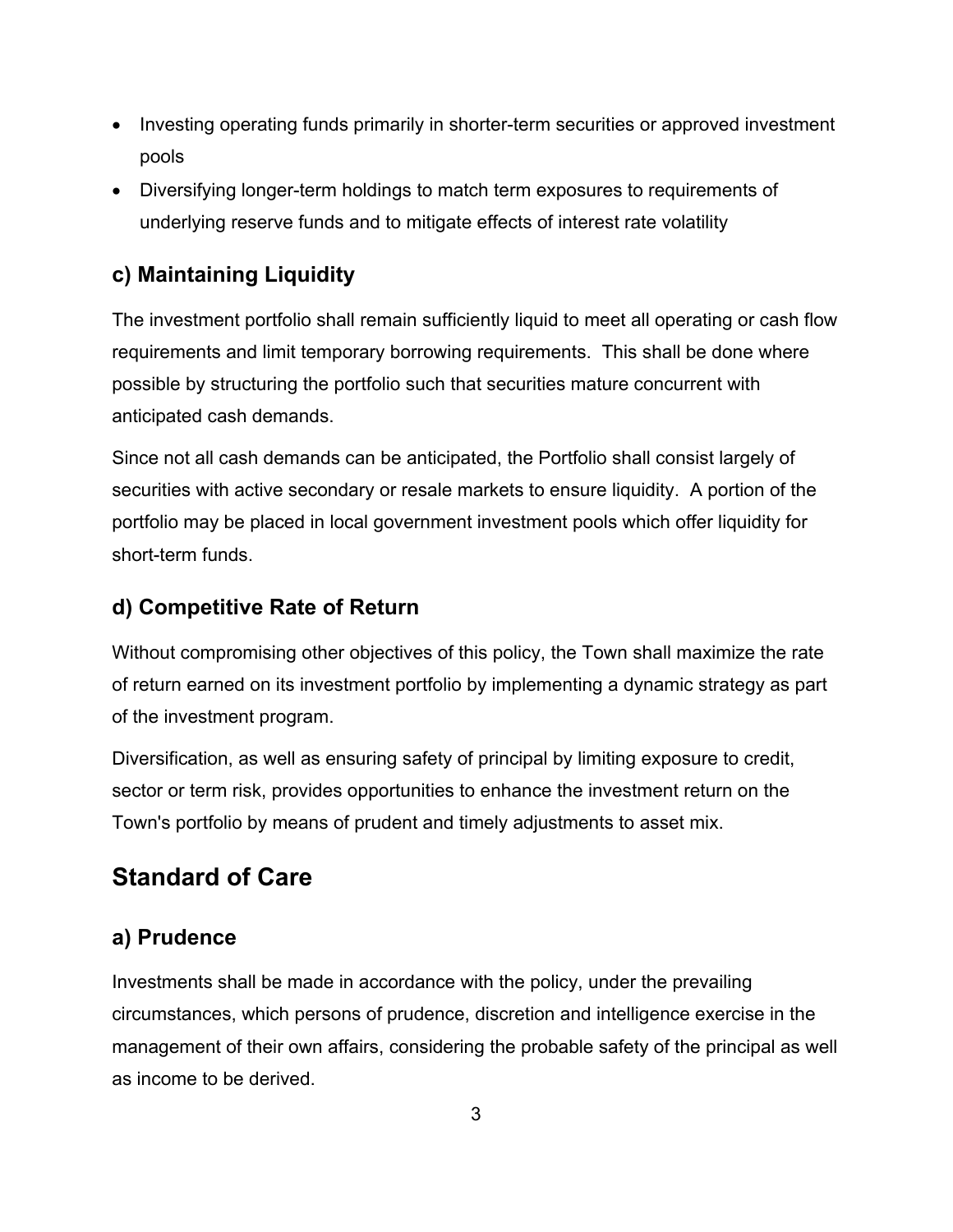Town of Parry Sound staff exercising due diligence and acting in accordance with procedure and this investment policy, shall be relieved of personal responsibility for any individual security's credit risks or market price changes, provided deviations from expectations are reported in a timely fashion and the liquidation or the sale of securities are carried out in accordance with the terms of this policy.

### **b) Ethics and Conflict of Interest**

Employees involved in the investment process shall refrain from personal business activity that could conflict with the proper execution and management of the investment program, or that could impair ability to make impartial decisions. Employees involved in investment procedures shall disclose all material interests in financial institutions with which they conduct business. They shall further disclose any personal financial/ investment positions that could be related to the performance of the investment portfolio. Employees and officers shall not undertake personal investment transactions with the same individual with whom business is conducted on behalf of the Town of Parry Sound.

### **c) Delegation of Authority**

The Director of Finance /Treasurer has overall responsibility for prudent investment of the Town's portfolio. The Director of Finance /Treasurer (or designate) is responsible for the implementation of the investment program and the establishment of investment procedures consistent with this policy. Such procedures include explicit delegation of authority to persons responsible for investment transactions. No person may engage in an investment transaction except as provided under the terms of this Policy.

### **Suitable and Authorized Investments**

### **Authorized Investments**

Eligible securities are prescribed under O.Reg 438/97 *(Part I: Eligible Investments and Forward Rate Agreements*) as may be amended from time to time.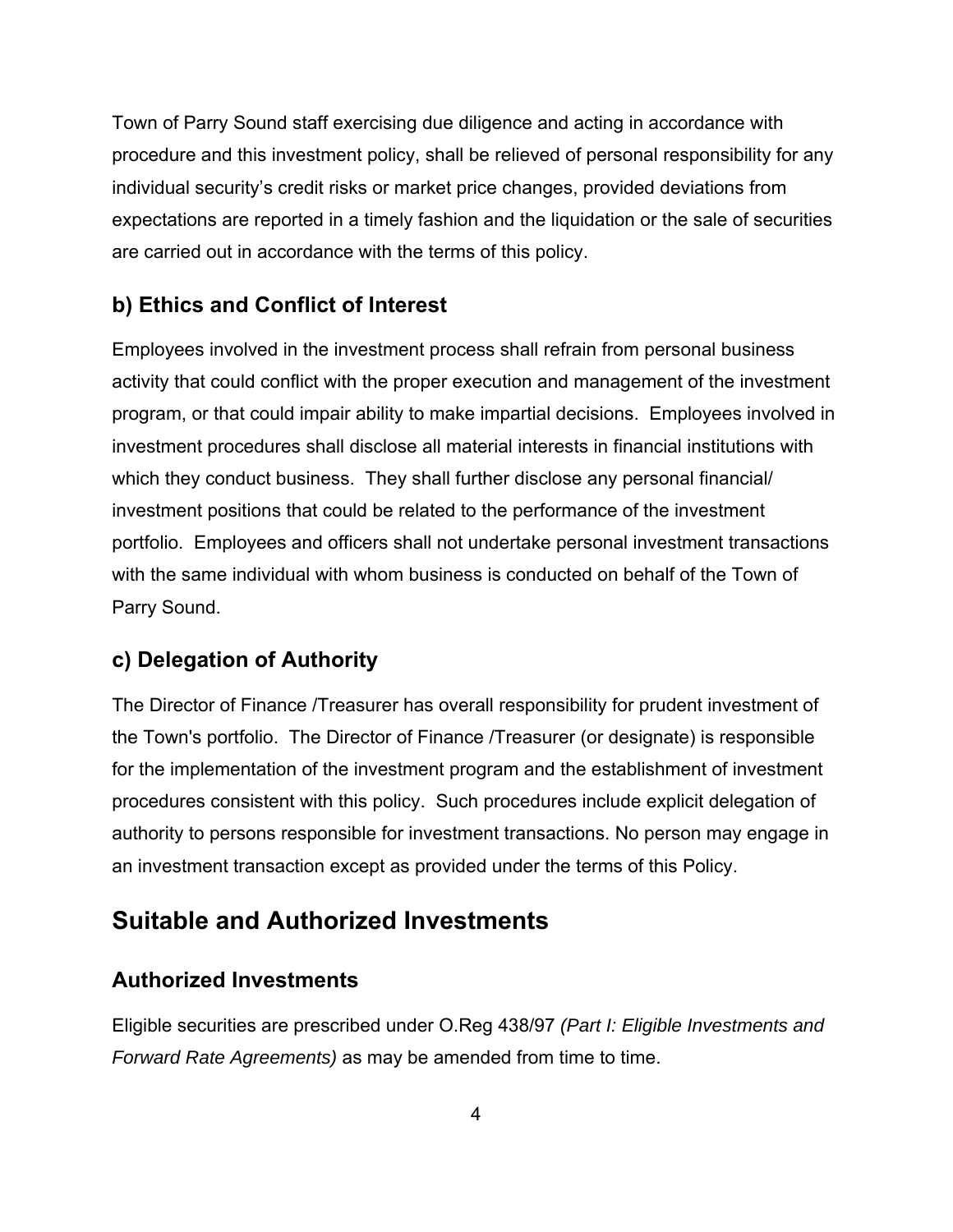#### **Investment Parameters**

The Director of Finance/Treasurer will attempt where possible to diversify the investments. Investments shall be diversified by:

- Limiting investments to avoid over-concentration in securities from a specific issuer or sector (excluding Government of Canada securities)
- Limiting investment in securities to those that have higher credit ratings
- Investment in securities with varying maturity dates
- Investing mainly in liquid, marketable securities which have an active secondary market, to ensure appropriate liquidity

To promote diversification the following percentage weightings for types of investment within the portfolio shall be established and maintained:

| <b>Investment Type</b>                      | <b>Portfolio Limit</b> | <b>Individual Limit</b> |
|---------------------------------------------|------------------------|-------------------------|
| <b>Federal Debt</b>                         | 100%                   |                         |
| <b>Provincial Debt</b>                      | 80%                    | 35%                     |
| <b>Municipal Debt</b>                       | 35%                    | 10%                     |
| <b>Municipal Corporation Equity</b>         | 50%                    | 50%                     |
| <b>Corporate Debt</b>                       | 25%                    | 5%                      |
| <b>One Investment -</b>                     |                        |                         |
| <b>High Interest Savings Account</b>        | 80%                    | n/a                     |
| <b>Money Market</b>                         | 35%                    | n/a                     |
| <b>Bond (incl. Universe Corporate Bond)</b> | 35%                    | n/a                     |
| <b>Equity</b>                               | 25%                    | n/a                     |
| Cash                                        | 100%                   | n/a                     |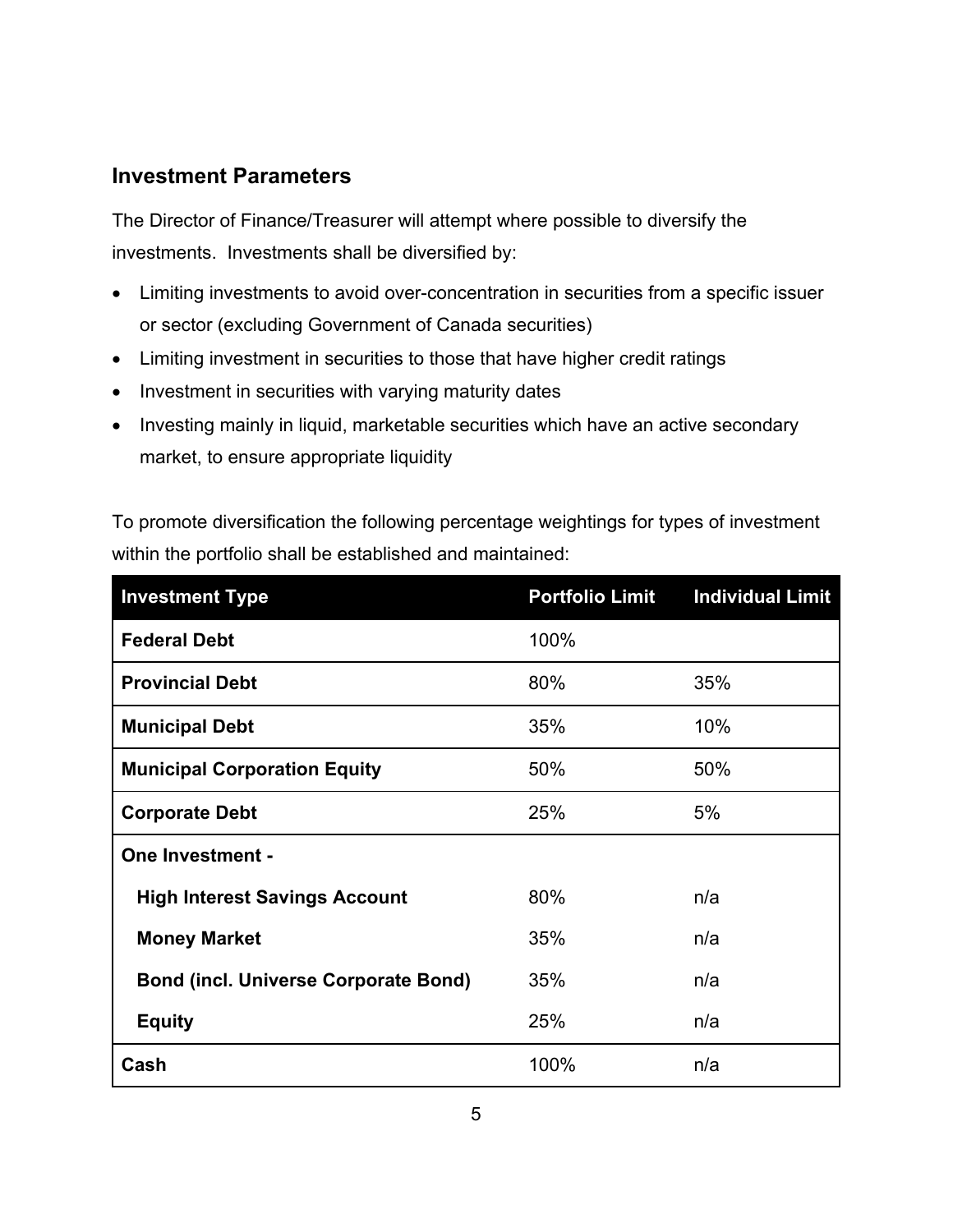To promote diversification and ensure liquidity the following percentage weightings for the investment portfolio shall be established and maintained:

| <b>Term Limitation</b>                            | <b>Range of Investment</b> |
|---------------------------------------------------|----------------------------|
| Less than 90 days                                 | 20% to 100%                |
| Less than 1 year                                  | 30% to 100%                |
| From 1 year up to, but not including 5<br>years   | 0% to 85%                  |
| From 5 years up to, but not including<br>10 years | 0% to 50%                  |
| From 10 years to 20 years                         | 0% to 30%                  |

Unless matched to a specific cash flow, the Town will not directly invest in securities maturing more than 10 years from the date of purchase. Reserve funds and other funds with longer-term investment horizons may be invested in securities exceeding ten (10) years, provided they match as practicably as possible to the expected use of funds.

### **Currency**

The Town shall not invest in a security, including deposit accounts, that is expressed or payable in any currency other than Canadian dollars. (O.Reg 438/97, s.6(1) )

## **Council Reporting**

The Director of Finance / Treasurer shall provide an investment report to Council at least annually. The investment report shall contain, as a minimum, the following information:

Listing of individual securities held at the end of preceding fiscal year